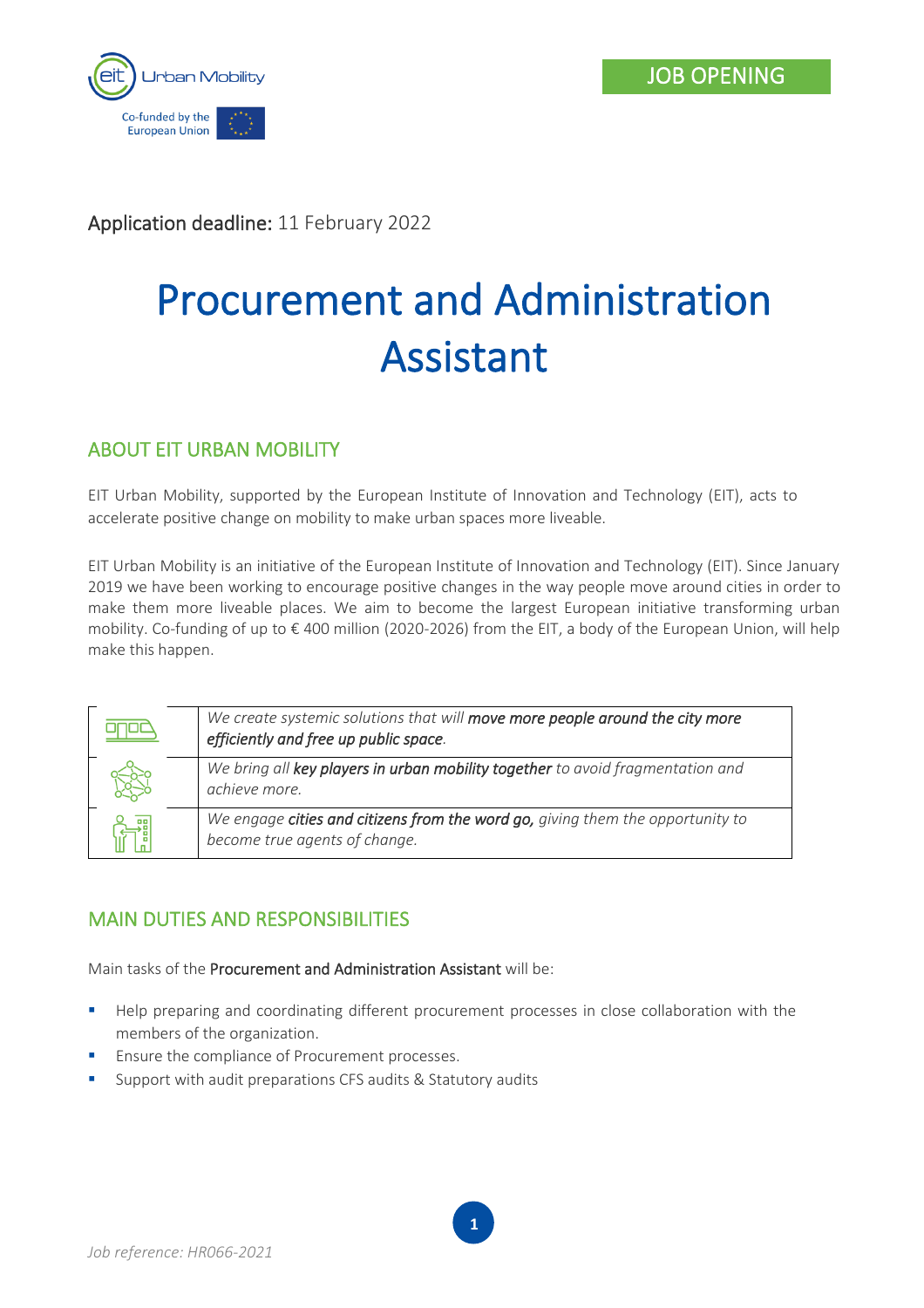



- **E** Carry out accounting closing (e.g. review of invoicing and expenditures, consolidations, reconciliations).
- Contribute to the implementation and administration of management tools.
- Other ad-hoc projects

## KEY SKILLS AND EXPERIENCE

- 2 to 3 years' experience working in a Finance department on Finance administration and procurement.
- Has experience on public procurement in Europe.
- Experience working in an international and matrix organization.
- Is an expert in using Office tools such as Excel, Word and PowerPoint.
- Able to drive transparency and simplicity in complex administrative and business process.
- A team player who understands the importance of the teamwork in an international, challenging, and ambitious environment.
- Organized, proactive, hands-on.
- **■** Independent and trustworthy.
- Outstanding communications skills, verbally and in writing.
- **EXECT:** Fluent in English and Spanish. Another EU language is a plus.

#### **ELIGIBILITY**

#### General Conditions:

By the closing date of this call candidates must:

- $\blacksquare$  be a national of an EU Member State or an EFTA state<sup>1</sup>; Or have a work permit to work in Spain.
- **•** enjoy their full rights as citizens<sup>2</sup>;
- meet the character requirements for the duties involved.

 $^1$  EFTA countries are Norway, Iceland and Liechtenstein as defined by as defined in Article 2 of the EEA agreement.

 $2$  Prior to the appointment, the successful candidate will be asked to provide a certificate of good conduct, confirming the absence of any criminal record.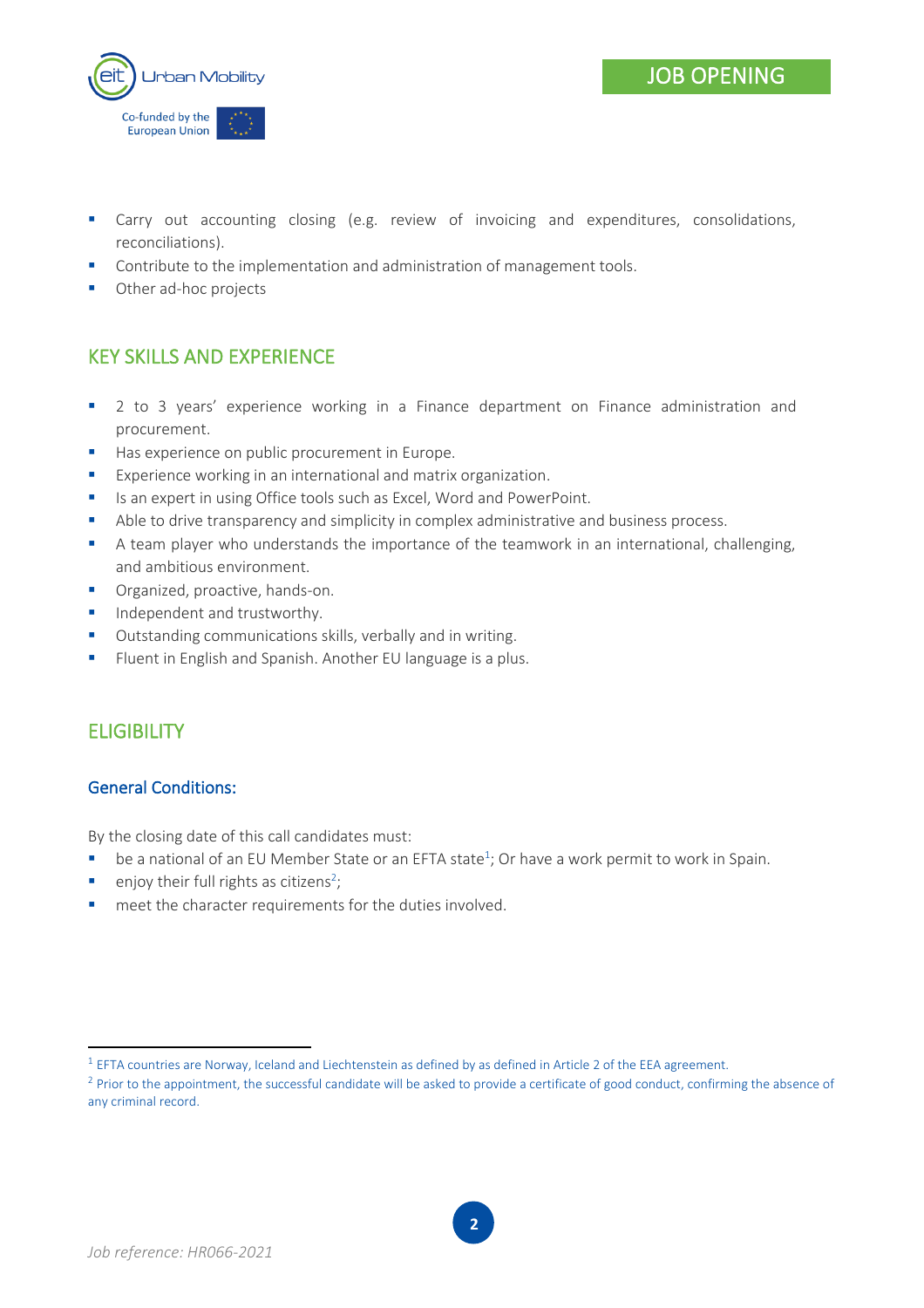

#### Education

 $\blacksquare$  Bachelor's Degree<sup>3</sup> in finance or accounting.

## JOB AND CONTRACT TYPE

- Spanish permanent and full-time contract.
- **■** Immediate start.

#### LOCATION

- Barcelona in our headquarters.
- No relocation expenses are assigned.

#### APPLICATION PROCESS

EIT Urban Mobility is an equal opportunity employer and values diversity. To build a strong digital Europe that works for everyone it is vital that we have diverse range of skills, knowledge and experience in the sector. Therefore, we welcome applications from anyone who meets the above criteria and encourage applications from women, ethnic minorities, and other underrepresented groups.

To apply for this position, please download the **application template** from EIT Urban Mobility website. Complete the four elements of the application:

- 1) Personal contact details;
- 2) An essential criteria checklist;
- 3) A Cover Letter demonstrating how you match the skills defined in the job description examples should be given;
- 4) A curriculum vitae.

#### Follow the naming process detailed below:

Format: Save your completed application form in one single file in either PDF or Word format. File name: Name the file according to the model "*last name\_first name – EITUM\_Procurement&Administration Assistant* ". For example, Joanna Smith would name the file, *Smith\_Joanna EITUM\_Procurement&Administration Assistant\_.*

<sup>&</sup>lt;sup>3</sup> Only qualifications issued by an EU Member State authorities and qualifications recognised as equivalent by the relevant EU Member State authorities will be accepted.